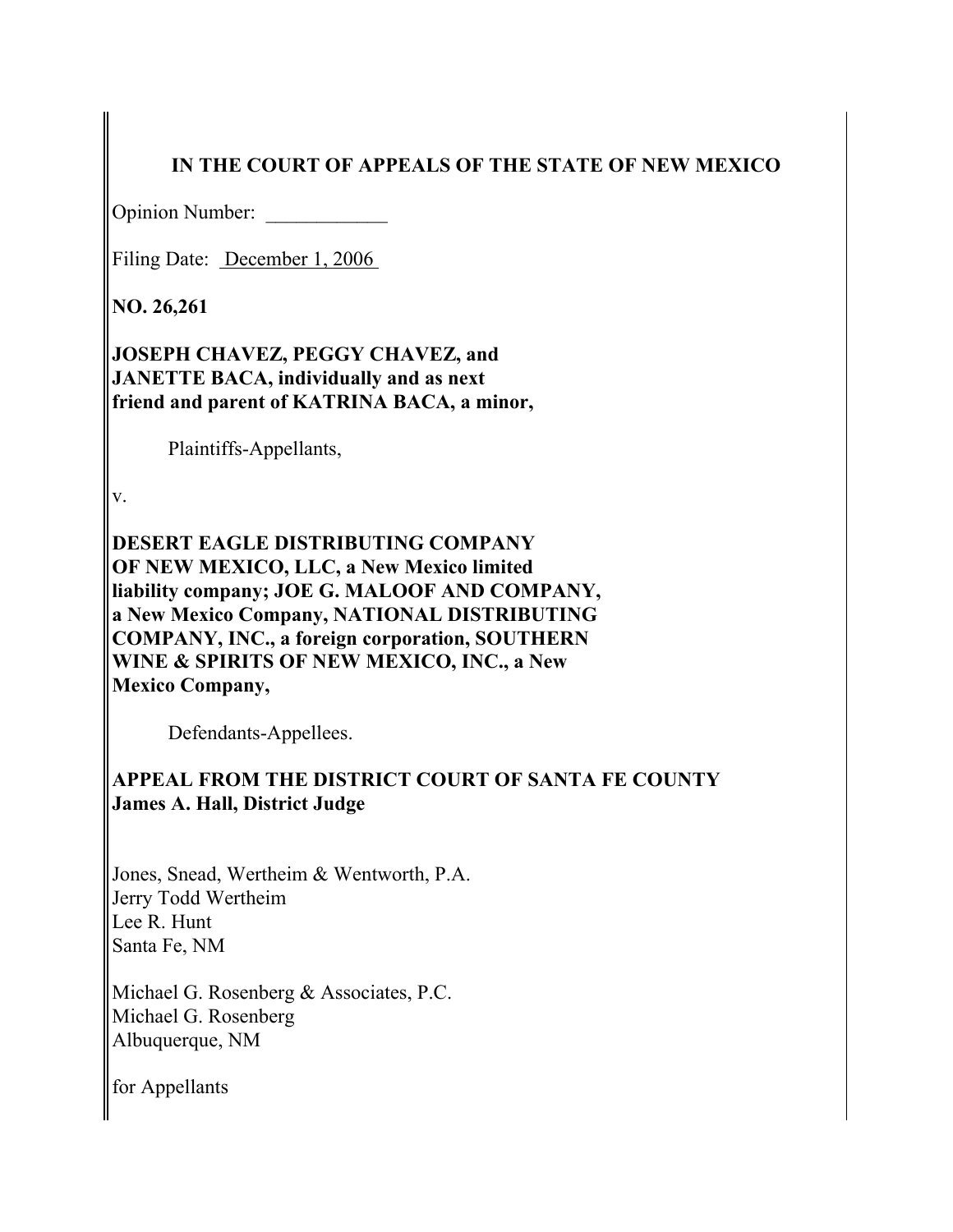Hatch, Allen & Shepherd, P.A. Edward W. Shepherd Amy M. Cardwell Albuquerque, NM

for Appellee Desert Eagle Distributing Company

Klecan & Childress Mark J. Klecan Elaine R. Dailey Albuquerque, NM

for Appellee Joe G. Maloof and Company

Riley, Shane & Hale, P.A. Mark J. Riley Susan R. Johnson Albuquerque, NM

for Appellee National Distributing Company

Madison, Harbour & Mroz, P.A. Ada B. Priest Albuquerque, NM

for Appellee Southern Wine & Spirits of New Mexico, Inc.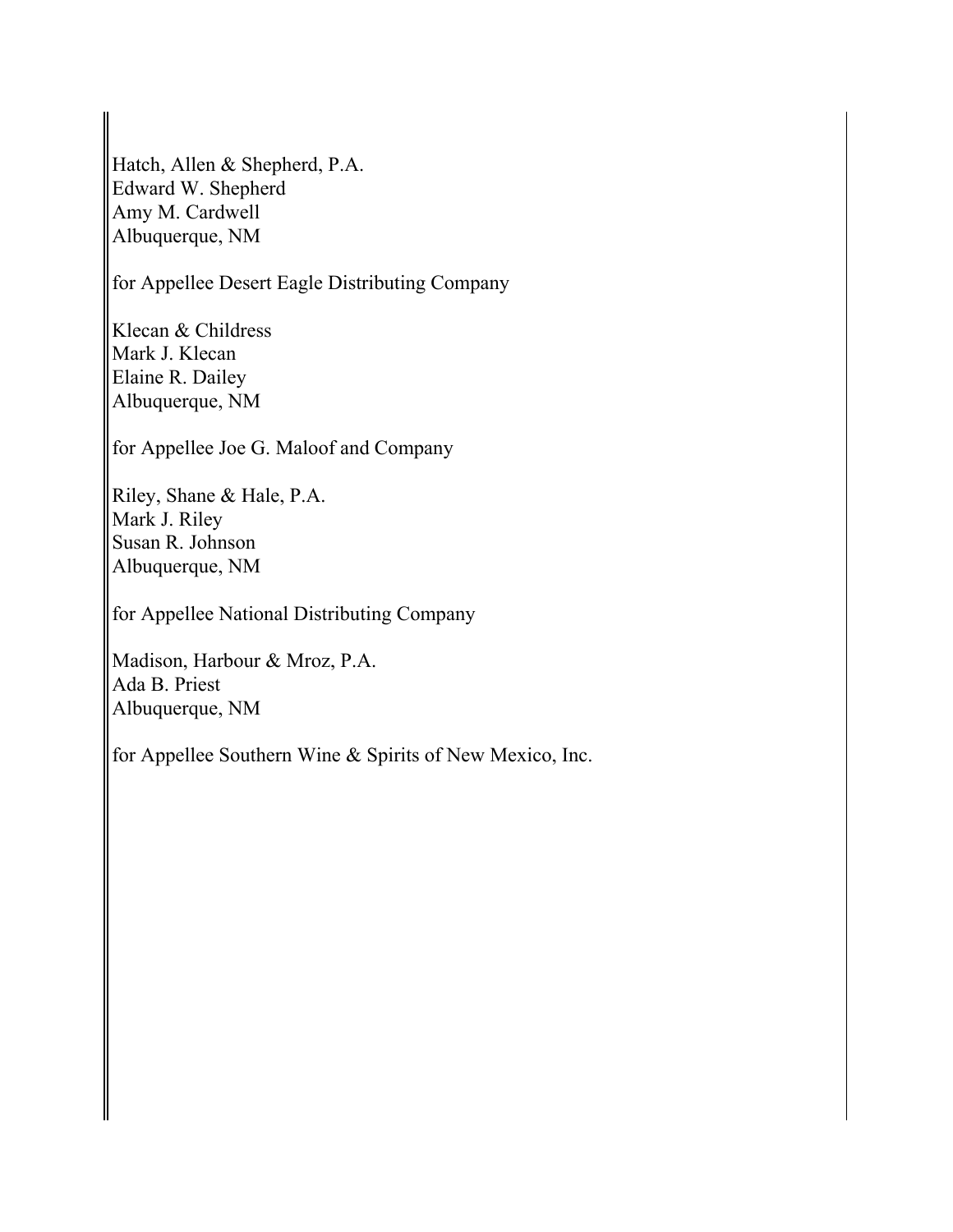#### **OPINION**

## **PICKARD, Judge.**

**{1}** Plaintiffs appeal from a district court order dismissing their negligence claims with prejudice pursuant to Rule 1-012(B)(6) NMRA. Defendants are four alcohol distributors doing business in the State of New Mexico. At issue is whether Defendants, who sold alcohol to a casino knowing that the casino planned to sell alcohol continuously over a twenty-four-hour period, owe a duty to Plaintiffs, who were injured as a result of an accident caused by a drunk driver who was served alcohol while intoxicated at the casino. Plaintiffs claim that the district court erred in concluding that Defendants did not owe such a duty to Plaintiffs. Because we are convinced that New Mexico negligence law does not contemplate such an expansive application of the concept of duty, we affirm.

## **FACTS AND PROCEEDINGS BELOW**

**{2}** As part of a Memorial Day weekend grand opening celebration, the Mescalero Apache Travel Center Casino (Casino) planned to remain open for twenty-four hours a day. The Casino also planned to serve alcohol for twenty-four hours a day during the promotion. On the second day of promotion, a Casino employee, George Starr, arrived at the Casino at approximately 2:00 a.m. While it is unclear whether Starr was actually served alcohol or whether other employees procured alcoholic drinks for him, Starr was intoxicated when he left the Casino in his car around 6:20 a.m. that same morning.

**{3}** Shortly after leaving the Casino, Starr's car crossed the center median on U.S. 70 near Mescalero, striking a car occupied by Plaintiffs. Starr died at the scene of the accident. At the time of his death, Starr's blood alcohol content was 0.24, and he had traces of cocaine in his bloodstream. All of the occupants of the Plaintiffs' vehicle were seriously injured as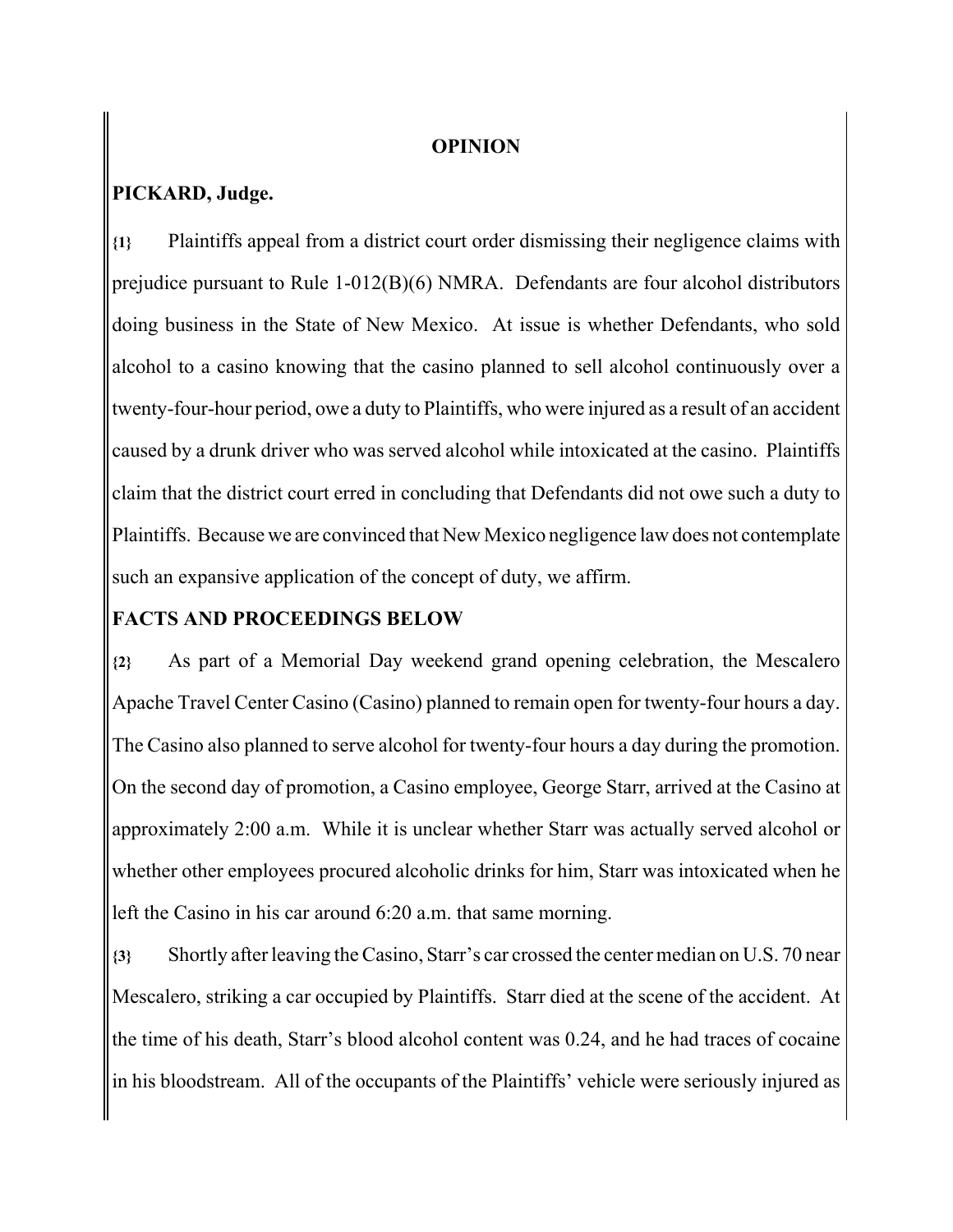a result of the accident.

**{4}** Plaintiffs subsequently filed suit against the Casino, its insurer, and the four alcohol distributors who supplied alcohol to the Casino during its Memorial Day promotion. The claims against the Casino and its insurer were eventually settled. As against the alcohol distributors, Plaintiffs alleged that Defendants were vicariously liable for the Casino's actions because Defendants and the Casino were involved in a joint enterprise to promote drinking during the Memorial Day promotion. Plaintiffs also alleged that Defendants were negligent in knowingly selling alcohol to the Casino, which was planning to serve alcohol around the clock. The district court dismissed both claims on the ground that the Plaintiffs failed to state a claim for which relief may be granted. On appeal, Plaintiffs challenge only the dismissal of their negligence claim.

# **DISCUSSION**

# **A. Standard of Review**

**{5}** We review de novo a district court's decision to dismiss a case under Rule 1- 012(B)(6). *Valdez v. State*, 2002-NMSC-028, ¶ 4, 132 N.M. 667, 54 P.3d 71. "Dismissal on 12(B)(6) grounds is appropriate only if Plaintiffs are not entitled to recover under any theory of the facts alleged in their complaint." *Callahan v. N.M. Fed'n of Teachers-TVI*, 2006-NMSC-010, ¶ 4, 139 N.M. 201, 131 P.3d 51. In reviewing the district court's dismissal of Plaintiffs' negligence claim, we "accept all well-pleaded factual allegations in the complaint as true and resolve all doubts in favor of sufficiency of the complaint." *Valdez*, 2002-NMSC-028, ¶ 4. We must then examine the legal sufficiency of Plaintiffs' negligence claim in order to determine whether Plaintiffs are entitled to relief. *See Padwa v. Hadley*, 1999-NMCA-067, ¶ 8, 127 N.M. 416, 981 P.2d 1234.

# **B. Duty in General**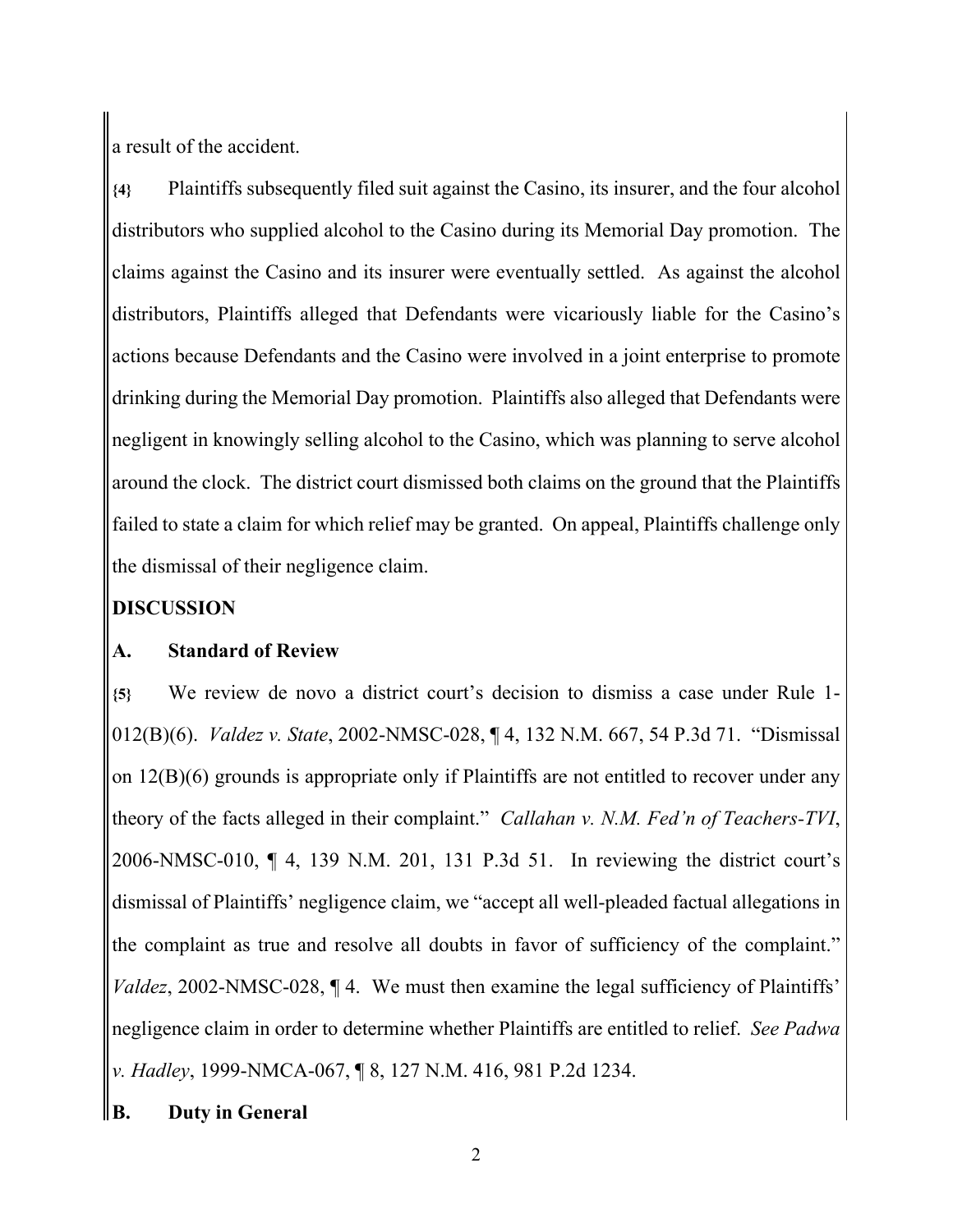**{6}** In New Mexico, "a negligence claim requires the existence of a duty from a defendant to a plaintiff, breach of that duty, which is typically based upon a standard of reasonable care, and the breach being a proximate cause and cause in fact of the plaintiff's damages." *Herrera v. Quality Pontiac*, 2003-NMSC-018, ¶ 6, 134 N.M. 43, 73 P.3d 181; *see also Solorzano v. Bristow*, 2004-NMCA-136, ¶ 21, 136 N.M. 658, 103 P.3d 582. At issue in the present matter is whether Defendants owed a duty to Plaintiffs with respect to the sale of alcohol to the Casino as part of its Memorial Day promotion.

**{7}** "Duty . . . defines the legal obligations of one party toward another and limits the reach of potential liability." *Calkins v. Cox Estates*, 110 N.M. 59, 62 n.1, 792 P.2d 36, 39 n.1 (1990). In the absence of a legal duty, there is "no general duty to protect others from harm." *Johnstone v. City of Albuquerque*, 2006-NMCA-119, ¶ 7, \_\_\_ N.M. \_\_\_, 145 P.3d 76. The question of whether Defendants owed Plaintiffs a duty in the case at bar is a question of law to be determined by the court. *Solorzano*, 2004-NMCA-136, ¶ 21.

**{8}** "[A] duty may be established by statute or common law." *Spencer v. Health Force, Inc.*, 2005-NMSC-002, ¶ 11, 137 N.M. 64, 107 P.3d 504. The first step in determining whether a duty exists in a particular case is to examine whether the legislature has spoken on the issue. *Herrera*, 2003-NMSC-018, ¶ 11; *see also Torres v. State*, 119 N.M. 609, 612, 894 P.2d 386, 389 (1995) ("With deference always to constitutional principles, it is the particular domain of the legislature, as the voice of the people, to make public policy."). If the legislature is silent on the issue or statutory law otherwise counsels against finding that a duty exists, the court must then consider whether the common law supports imposing a duty in a particular case. *See Herrera*, 2003-NMSC-018, ¶ 14 ("Because we conclude that the Legislature has not articulated a statutory duty, we next determine whether a common law duty extends from Defendant to Plaintiffs."); *Vigil v. State Auditor's Office*, 2005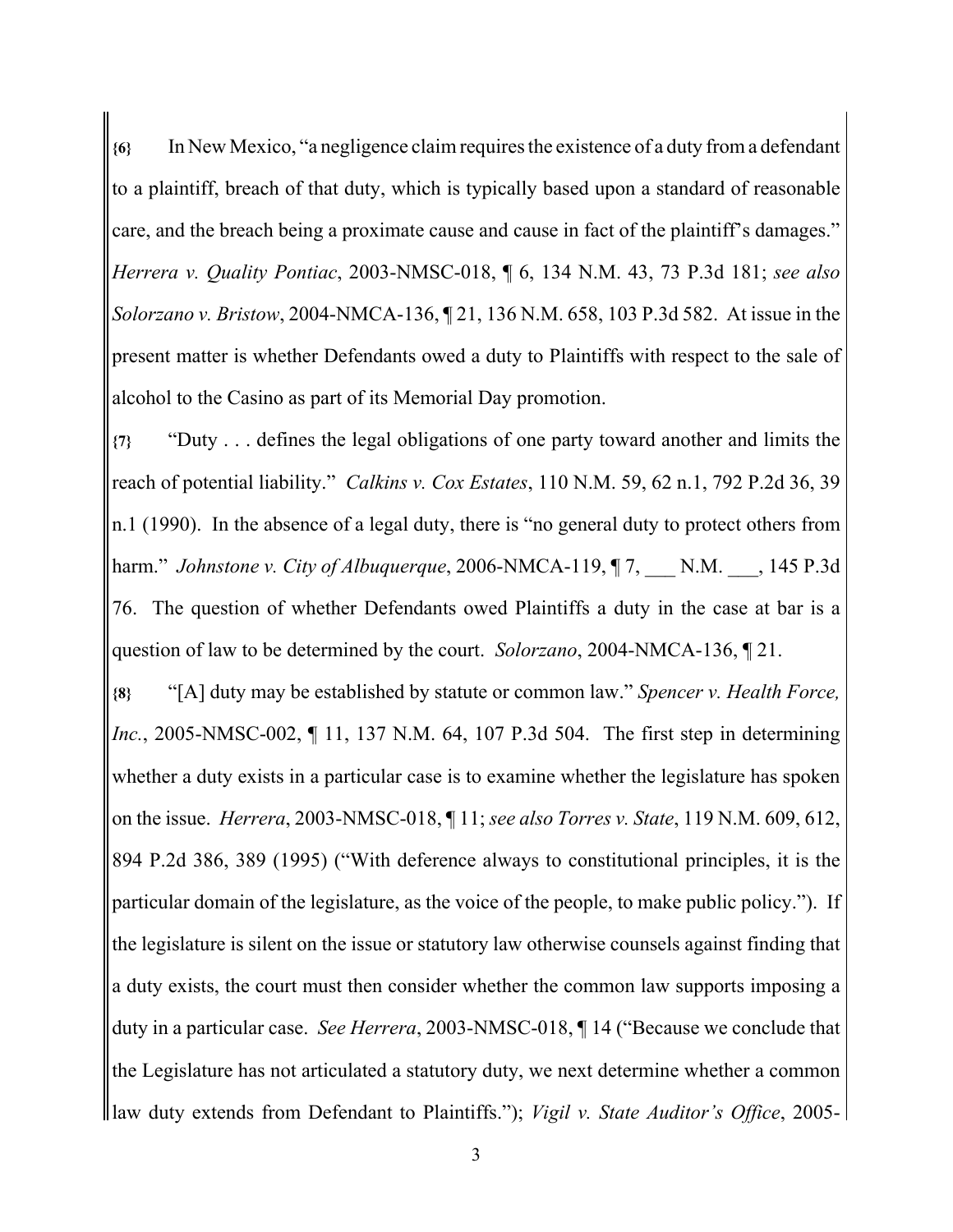NMCA-096, ¶ 16, 138 N.M. 63, 116 P.3d 854 ("Whether a person owes a duty is a question of policy determined by the courts when the legislature has not spoken.").

**{9}** In New Mexico, the question of whether a common law duty exists requires consideration of both foreseeability and policy. *Herrera*, 2003-NMSC-018, ¶ 20 ("This Court has consistently relied on the principle of foreseeability, along with policy concerns, to determine whether a defendant owed a duty to a particular plaintiff or class of plaintiffs."); *see also Johnstone*, 2006-NMCA-119, ¶ 9 ("Foreseeability of injury is not the sole consideration in establishing a duty, since a person's duty to another is also tempered by policy considerations."). We observe that although foreseeability and policy are both important considerations in a duty analysis, "the overarching question for the Court is whether issues of policy trump foreseeability and preclude imposing a duty in a particular case." *Herrera*, 2003-NMSC-018, ¶ 20 n.2. Thus, the existence of a common law duty "is not merely a matter of determining whether a particular plaintiff, a particular event, and a particular injury are foreseeable," since we must also ask "whether the obligation of the defendant is one to which the law will give recognition and effect." *Madrid v. Lincoln County Med. Ctr.*, 121 N.M. 133, 139, 909 P.2d 14, 20 (Ct. App. 1995) (internal quotation marks and citation omitted), *aff'd*, 1996-NMSC-049, 122 N.M. 269, 923 P.2d 1154.

**{10}** In the instant matter, the district court concluded that Defendants did not owe Plaintiffs a duty because the harm to Plaintiffs was not foreseeable and because finding a duty under the circumstances of the case would necessarily require alcohol distributors to enforce laws relating to the sale of alcohol, a result not contemplated by statutory or common law. Accordingly, we first discuss whether Defendants owed Plaintiffs a statutory duty with respect the sale of alcohol to the Casino. Second, we discuss whether a common law duty exists, considering issues of both foreseeability and policy. We conclude that Defendants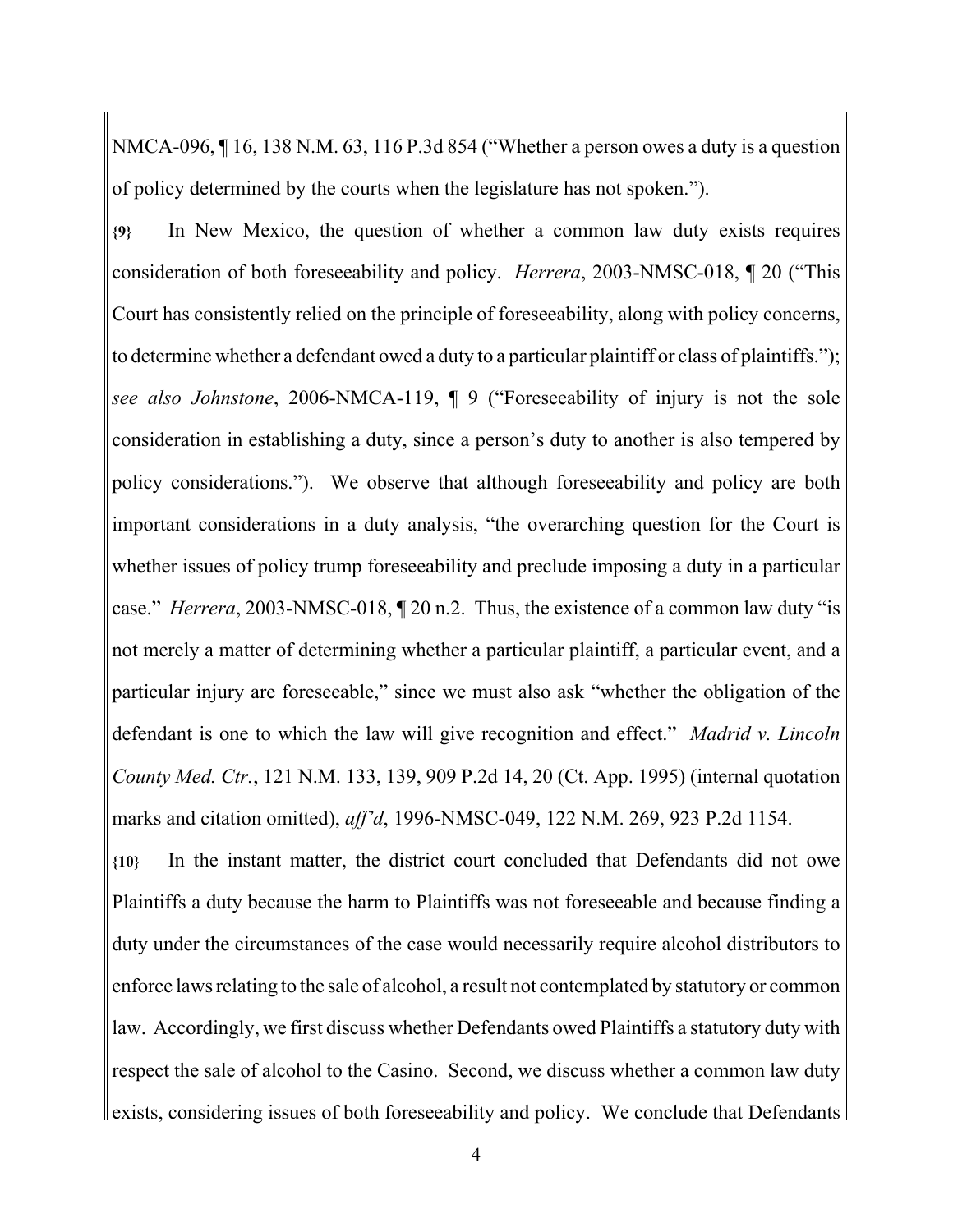did not owe Plaintiffs a duty, and we affirm the decision of the district court dismissing the case under Rule 1-012(B)(6).

## **1. Defendants Did Not Owe Plaintiffs a Statutory Duty**

**{11}** We first address Plaintiffs' argument that the Liquor Control Act, which is interspersed throughout NMSA 1978, §§ 60-3A-1 to -8A-19 (1981, as amended through 2005), creates a duty of reasonable care on behalf of Defendants. *See Herrera*, 2003- NMSC-018, ¶ 11. According to Section 60-7A-1 of the Liquor Control Act, except for special rules for Sunday sales and service,

A. Alcoholic beverages shall be sold, served and consumed on licensed premises only during the follow hours and days:

(1) on Mondays from 7:00 a.m. until midnight;

(2) on other weekdays from after midnight of the previous day until 2:00 a.m., then from 7:00 a.m. until midnight  $\dots$ ; and

(3) on Sundays only after midnight of the previous day until  $2:00a \text{ m}$ 

Plaintiffs argue that the above provision is applicable to Indian tribes and therefore the Casino's service of alcohol for a twenty-four-hour period violated state law. According to Plaintiffs, Defendants' knowledge of the Casino's planned violation of the Liquor Control Act created a duty on Defendants' part to refuse sales to the Casino. Defendants argue that the statute is not applicable to Indian tribes and thus the Casino was not bound by state law concerning the hours and days of alcohol sales. We agree with Defendants and hold that the Liquor Control Act is not applicable to the present case and thus cannot be the source of a duty imposed on Defendants.

**{12}** The Legislature has provided a number of exemptions to the regulations contained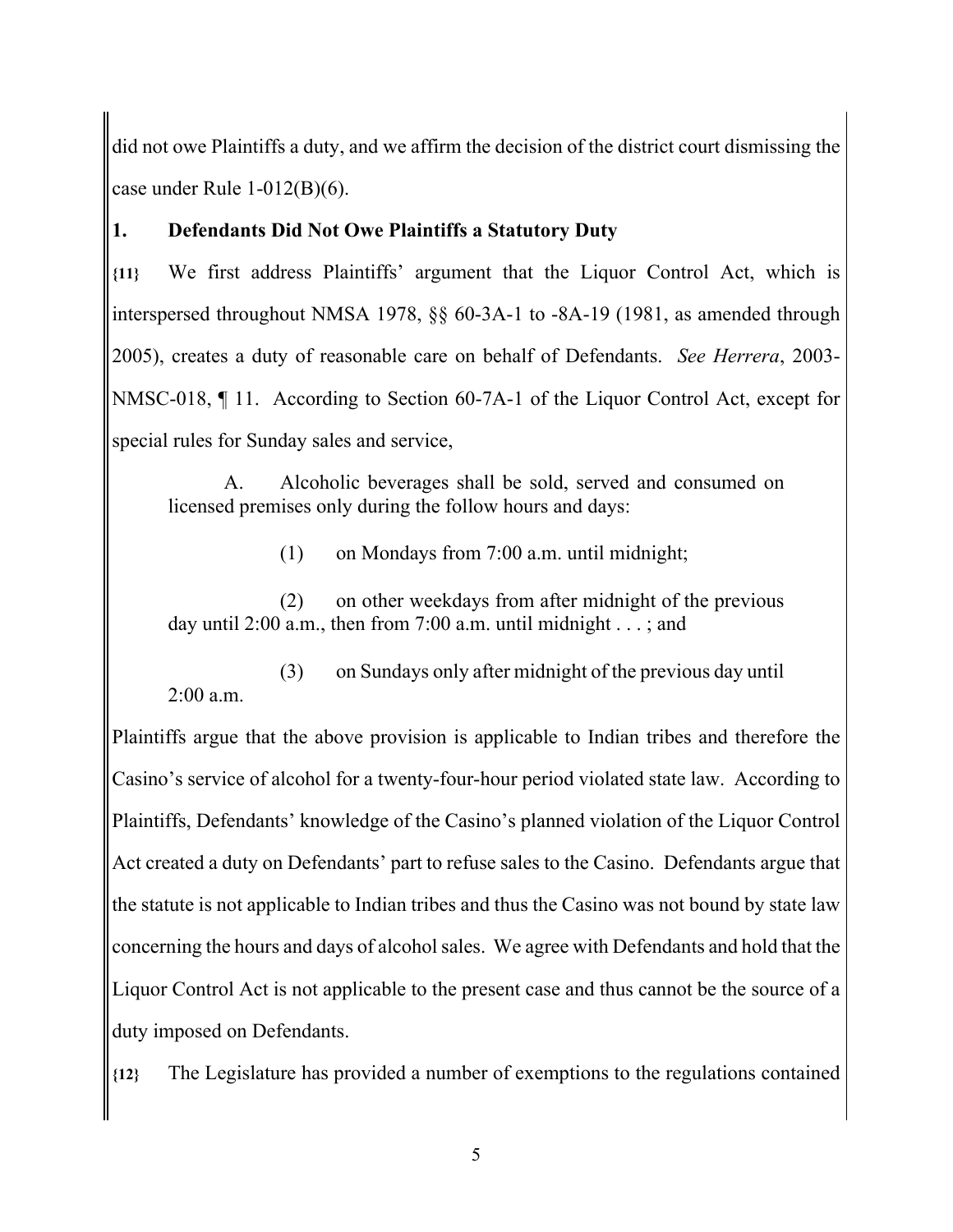within the Liquor Control Act. Specifically, the Act states:

Nothing in the Liquor Control Act . . . applies to . . . the sale, service, possession or public consumption of alcoholic beverages by any person within the boundaries of lands over which an Indian nation, tribe or pueblo has jurisdiction if the alcoholic beverages are purchased from New Mexico wholesalers and if the sale, service, possession or public consumption of alcoholic beverages is authorized by the laws of the Indian nation, tribe or pueblo having jurisdiction over those lands and is consistent with the ordinance of the Indian nation, tribe or pueblo certified by the secretary of the interior and published in the federal register according to the laws of the United States.

Section 60-3A-5(D). The present matter involves the sale of alcohol by New Mexico wholesalers to an establishment owned by and on the land of an Indian tribe. The Mescalero Apache Indian Tribe (Tribe) entered into a gaming compact with the State of New Mexico in 1997. *See* NMSA 1978, § 11-13-1 (1997). Although the compact does contain provisions relating to the sale of alcohol, *see* § 11-13-1(4)(B)(15), (16), (20), there is nothing within the compact relating to hours and days of alcohol sales. Further, the record reflects that the Tribe has enacted its own laws and ordinances relating to the sale of alcohol and has chosen not restrict the hours or days of alcohol sales. Additionally, Plaintiffs do not allege that the sale of alcohol by Defendants to the Casino was otherwise not authorized by the Tribe's laws and ordinances. The present matter thus appears to fall squarely within the Indian tribe exemption to the Liquor Control Act.

**{13}** Plaintiffs argue that the presence of a provision in Section 60-7A-1 regarding Sunday sales and service in Indian country, *see* § 60-7A-1(G), demonstrates that the legislature expressly intended that Section 60-7A-1(A) (regarding regular hours of operation) should apply to this case. We disagree. Section 60-7A-1(G) states:

Notwithstanding the provisions of Subsection E of this section [governing regular Sunday sales], any Indian tribe or pueblo whose lands are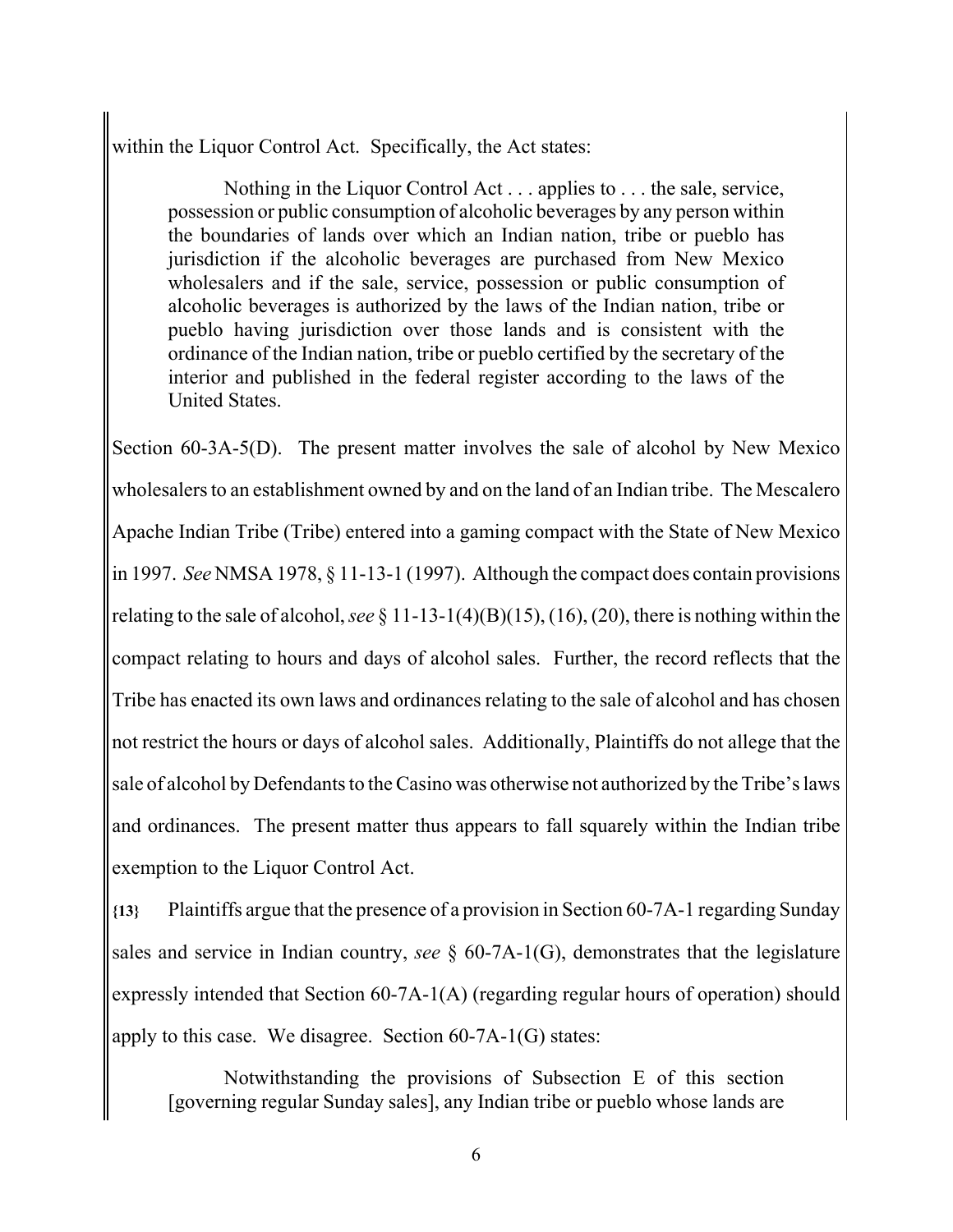wholly situated within the state that has, by statute, ordinance or resolution, elected to permit the sale, possession or consumption of alcoholic beverages on lands within the territorial boundaries of the tribe or pueblo may, by statute, ordinance or resolution of the governing body of the Indian tribe or pueblo, permit Sunday sales by the drink on the licensed premises of licensees on lands within the territorial boundaries of the tribe or pueblo; provided that a certified copy of such enactment is filed with the office of the director and of the secretary of state.

It appears that this subsection simply confirms that Indians get to regulate Sunday sales like regular sales in Indian country and requires notice to the state of that fact. Even if Section 60-7A-1(G) were to be construed as seeking to regulate days and hours for sales in Indian country in 1992 when it was enacted, the clear language of Section 60-3A-5(D) (exempting from the Liquor Control Act all sales and service in Indian country under certain circumstances), enacted in 1995, takes precedence. *See* 1992 N.M. Laws, ch. 14, § 2; 1995 N.M. Laws, ch. 203, § 1; NMSA 1978, § 12-2A-10(A) (1997) (providing that when statutes conflict, the later-enacted statute controls). We therefore hold that the hours and days of business section of the Act did not apply to the Casino in the present matter and thus reject Plaintiffs' reliance on Section 60-7A-1 as a source of Defendants' duty of care.

**{14}** Plaintiffs argue that even if Section 60-7A-1 does not apply to the Casino, Section 60- 3A-2(B) requires Defendants to act in conformity with the policies contained within the Liquor Control Act. Section 60-3A-2(B) provides that licensees "shall be fully liable and accountable for use of the license, including but not limited to liability for all violations of the Liquor Control Act." Plaintiffs argue that this section creates a duty of ordinary care, as liability under the section "is not limited to violations of the Act." *Ashbaugh v. Williams*, 106 N.M. 598, 598, 747 P.2d 244, 244 (1987). We observe, however, that our courts have not recognized any licensee "accountability apart from violations of the Act," *id.*, and Plaintiffs do not suggest any basis for liability apart from violations of portions of the Act that are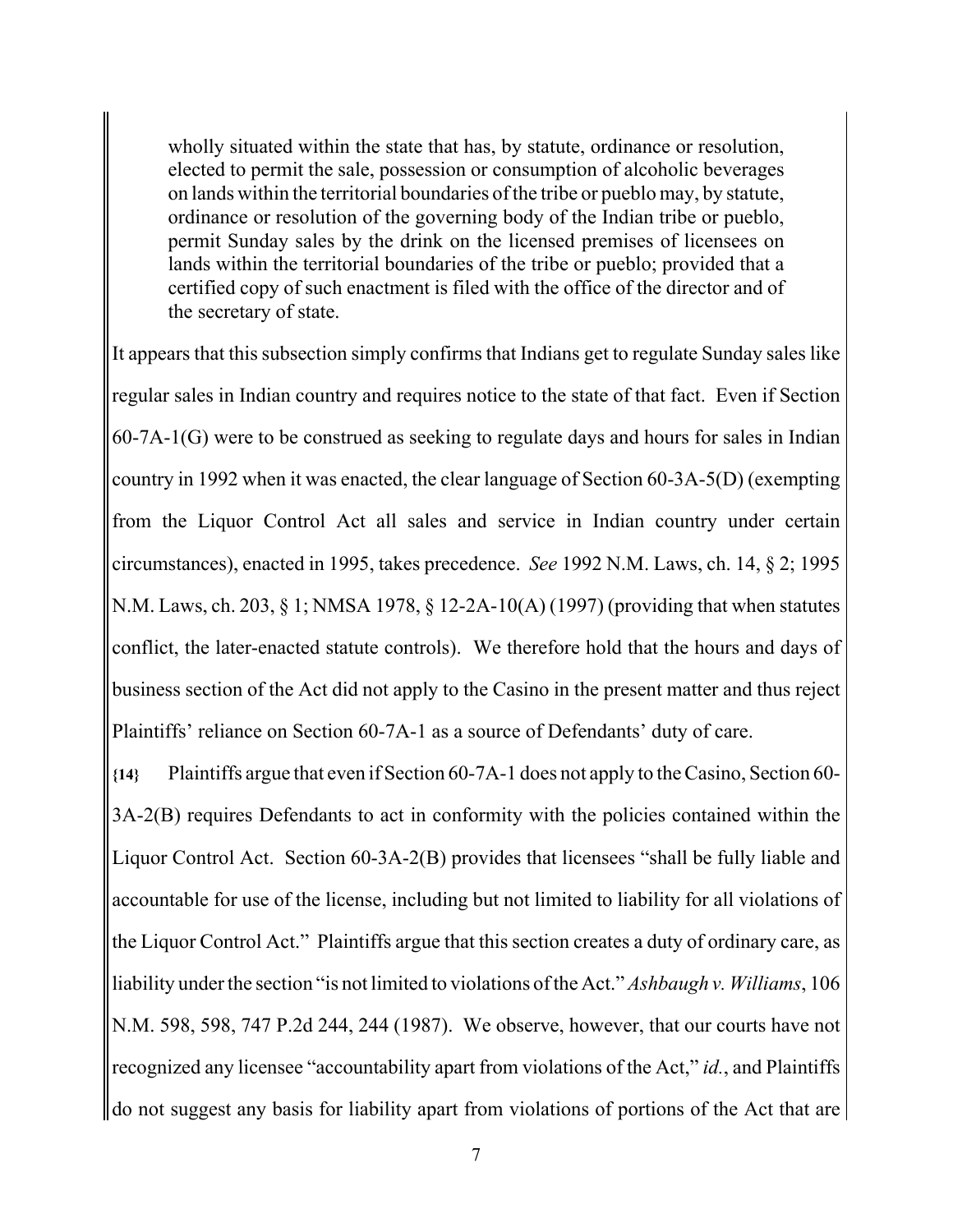inapplicable. Moreover, the mere fact that Section 60-3A-2(B) may contemplate licensee duty apart from the provisions of the Liquor Control Act does not necessarily mean that Defendants owe a duty in the present case. Rather, the section simply does not foreclose the existence of a duty outside the statutory provisions. Plaintiffs still must demonstrate that such a duty exists at statutory or common law. We are unpersuaded that Defendants owe Plaintiffs a statutory duty, so we now must address Plaintiffs' arguments regarding the existence of a common law duty.

### **2. Defendants Did Not Owe Plaintiffs a Common Law Duty**

**{15}** We approach the question of whether Defendants owe Plaintiffs a common law duty cautiously, bearing in mind that "[c]ourts should make policy in order to determine duty only when the body politic has not spoken and only with the understanding that any misperception of the public mind may be corrected shortly by the legislature." *Torres*, 119 N.M. at 612, 894 P.2d at 389. The existence of a common law duty is determined by looking "at the relationship of the parties, the nature of the plaintiff's interest and the defendant's conduct, and the public policy in imposing a duty on the defendant." *Johnstone*, 2006-NMCA-119, ¶ 9; *see also Calkins*, 110 N.M. at 63, 792 P.2d at 40.

**{16}** The initial step in a common law duty analysis is to determine whether a particular plaintiff and a particular harm are foreseeable. *See Herrera*, 2003-NMSC-018, ¶ 19 ("As an initial step in the establishment of a common law duty, along with the required component of policy, a potential plaintiff must be reasonably foreseeable to the defendant because of [the] defendant's actions." (internal quotation marks and citation omitted)). After assessing the foreseeability element of duty, we then determine whether policy considerations preclude the imposition of a common law duty in a particular case. *See id.*  $\parallel$  120. After examining both foreseeability and policy, we conclude that Defendants did not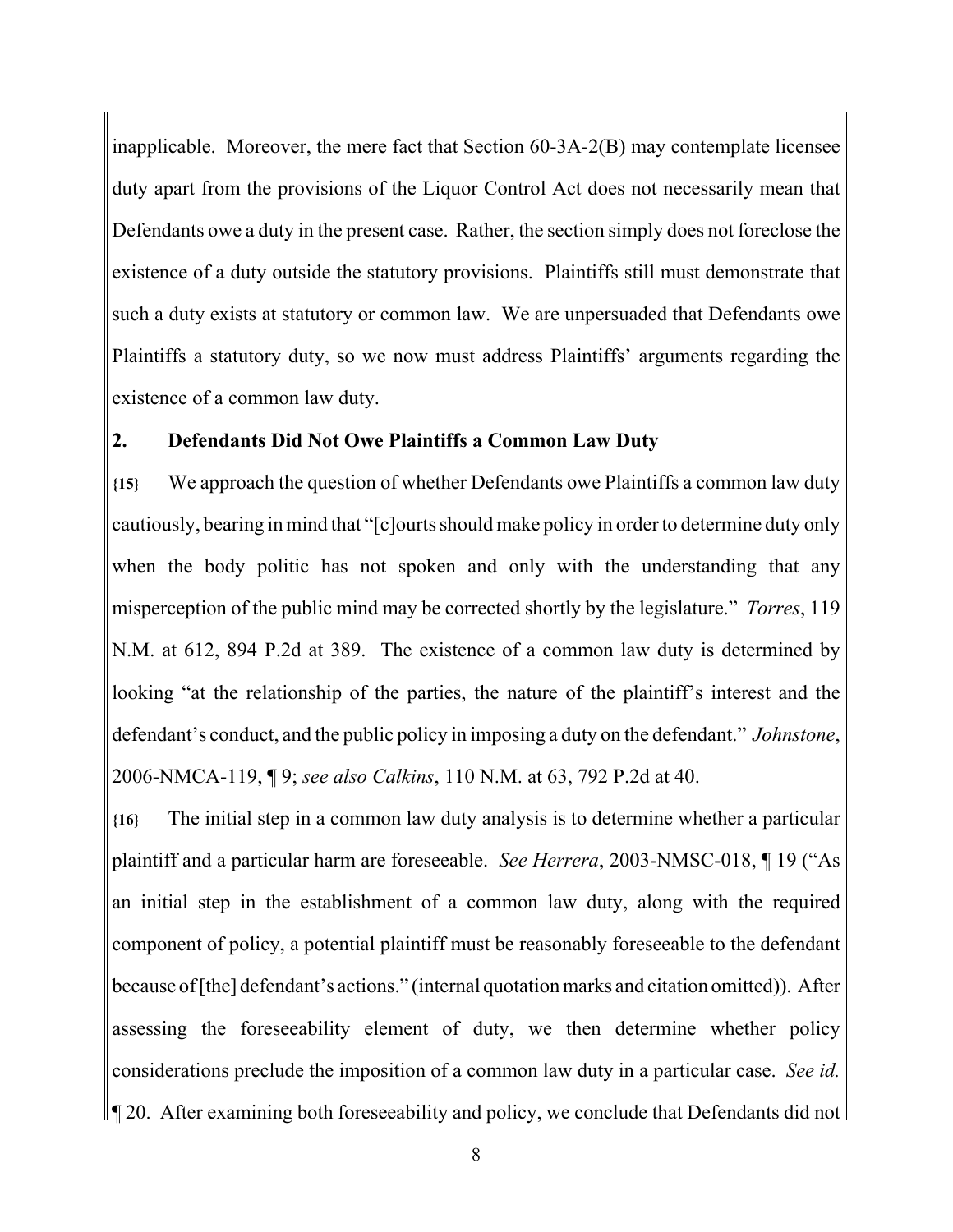owe Plaintiffs a common law duty.

#### **a. Plaintiffs' Harm was Not Foreseeable to Defendants**

**{17}** Whether one owes a duty to another rests in part on whether the resulting harm was foreseeable to the defendant. *See Klopp v. Wackenhut Corp.*, 113 N.M. 153, 158, 824 P.2d 293, 298 (1992). In the context of duty of care, the foreseeability inquiry focuses on whether "the defendant's act created a foreseeable zone of danger of such a magnitude that the defendant owes a duty to the plaintiff to refrain from engaging in the act." *Herrera*, 2003- NMSC-018, ¶ 19; *see also Klopp*, 113 N.M. at 158, 824 P.2d at 298 ("[A] potential plaintiff must be reasonably foreseeable to the defendant because of defendant's actions." (internal quotation marks and citation omitted)). While foreseeability is considered a "minimal threshold *legal* requirement" in any negligence case, *Herrera*, 2003-NMSC-018, ¶ 8 (internal quotation marks and citation omitted), we note that it is not satisfied upon a showing of "what might conceivably occur," but rather "what one might objectively and reasonably expect" to occur. *Johnstone*, 2006-NMCA-119, ¶ 8 (internal quotation marks and citations omitted); *see also Madsen v. Scott*, 1999-NMSC-042, ¶ 18, 128 N.M. 255, 992 P.2d 268. "The risk must be actual and perceptible, not speculative." *Johnstone*, 2006- NMCA-119, ¶ 8. Although determining whether a common law duty exists requires analysis of both foreseeability and policy, we note that "there can be no duty in relation to another person *absent* foreseeability." *Solon v. WEK Drilling Co.*, 113 N.M. 566, 572, 829 P.2d 645, 651 (1992) (Ransom, C.J., specially concurring).

**{18}** Initially, we observe that the determination of foreseeability in the present matter is complicated by the fact that the injuries to Plaintiffs were directly caused by the actions of Starr, who was driving while intoxicated. *See, e.g.*, *Herrera*, 2003-NMSC-018, ¶ 21. "As a general rule, a person does not have a duty to protect another from harm caused by the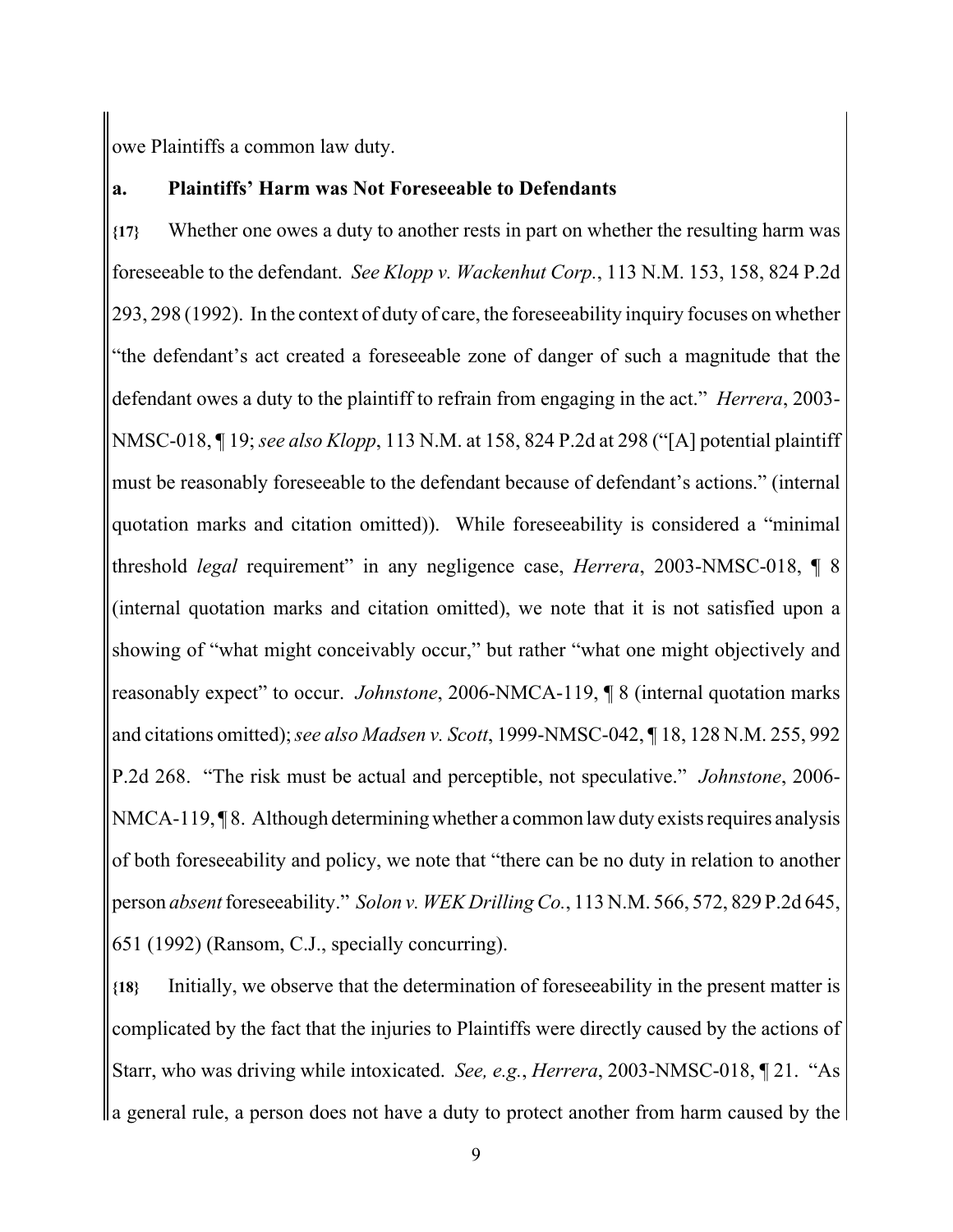criminal acts of third persons unless the person has a special relationship with the other giving rise to a duty." *Ciup v. Chevron U.S.A., Inc.*, 1996-NMSC-062, ¶ 5, 122 N.M. 537, 928 P.2d 263; *see also Herrera*, 2003-NMSC-018, ¶ 21. In addition to the special relationship exception, the general rule does not apply "'if the defendant should have recognized that his or her actions were likely to lead to that criminal activity.'" *Herrera*, 2003-NMSC-018, ¶ 21 (quoting *Sarracino v. Martinez*, 117 N.M. 193, 195-96, 870 P.2d 155, 157-58 (Ct. App. 1994)). We note that Plaintiffs do not argue that they had a special relationship with Defendants that would give rise to the imposition of a duty. Rather, Plaintiffs argue that Defendants should have foreseen that selling alcohol to an establishment that planned to serve alcohol continuously for a twenty-four-hour period would inevitably lead to a drunk driving accident.

**{19}** As Plaintiffs observed in their brief, drunk driving is a serious problem in New Mexico. *See State ex rel. Schwartz v. Kennedy*, 120 N.M. 619, 624, 904 P.2d 1044, 1049 (1995) ("New Mexico has a serious problem with drunk drivers, with one of the highest rates in the nation of DWI-related fatalities."). Given the prevalence of drunk driving in our state, it is reasonable for distributors of alcohol to believe that some of the alcohol they sell may be misused and that such misuse may result in alcohol-related accidents and deaths. However, as the district court aptly noted during the hearing below, such risks are the foreseeable consequences of permitting the use and sale of alcohol in our society. We do not believe, nor do Plaintiffs suggest, that this general recognition that alcohol consumption results in injuries and death is sufficient to meet the foreseeability requirement of duty in the present case; otherwise, the legitimate sale of alcohol would create strict liability for all sellers. Rather, we believe that something more is required.

**{20}** Plaintiffs argue that what makes their harm foreseeable in the present case is that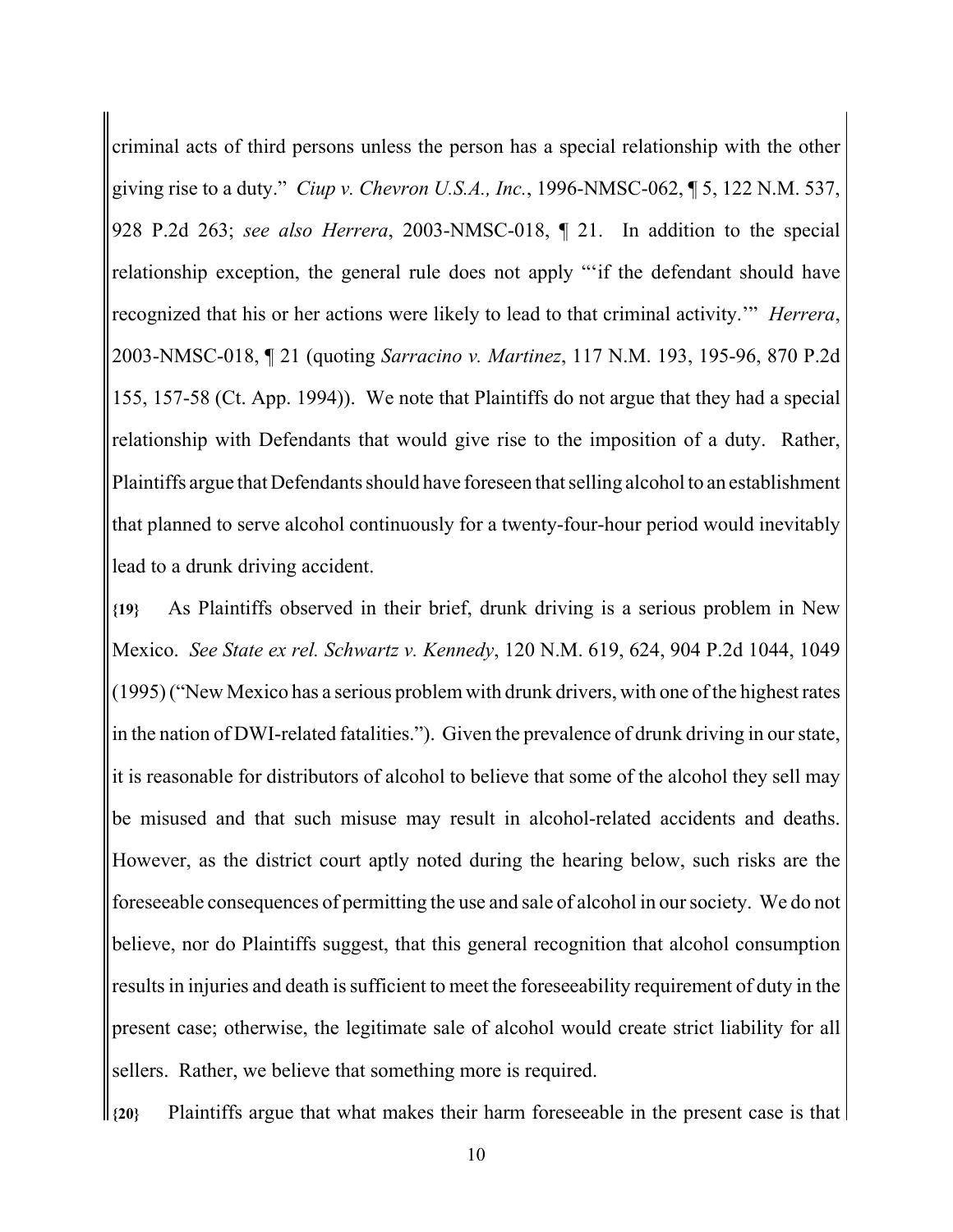Defendants knew that the Casino planned to serve alcohol throughout its grand opening weekend. Plaintiffs contend that because laws governing days and hours of alcohol sales serve to restrict the availability of alcohol and therefore "redistribute" the times at which alcohol-related accidents take place, it is foreseeable that sales outside of those mandated hours will lead to alcohol-related accidents. We are unpersuaded that sales outside standard closing hours causes the foreseeability of alcohol-related accidents to be any greater than the general understanding, discussed above, that alcohol consumption can result in injuries and death.

**{21}** In a similar vein, it is a truism that increasing the speed at which one drives increases the likelihood and severity of accidents. Indeed, the bare fact of vehicular traffic increases the risk of serious injury through accidents. But no one would suggest that sellers of automobiles have a duty not to sell them at all or not to sell them in New Mexico, where the speed limit exceeds the speed limit of some other states.

**{22}** In further support of their foreseeability argument, Plaintiffs cite *Herrera*. In *Herrera*, the New Mexico Supreme Court addressed the issue of whether a car dealership should have foreseen that its actions in requiring customers to leave their keys in unlocked and unattended vehicles necessarily increased the likelihood that a criminal act would occur. 2003-NMSC-018, ¶ 22. In concluding that the foreseeability element of duty was met, the Court in *Herrera* relied primarily on statistics demonstrating the high rate of car thefts in Albuquerque and that stolen vehicles "are much more likely to be involved in automobile accidents." *Id.* The Court also relied on the "[d]efendant's actions in directing the owner to leave the keys in the vehicle and leaving the vehicle unlocked and unattended" to conclude that the defendant created a risk of theft. *Id.* ¶ 32. Plaintiffs argue that *Herrera* advocates a broad view of the concept of duty and that the similarities between their case and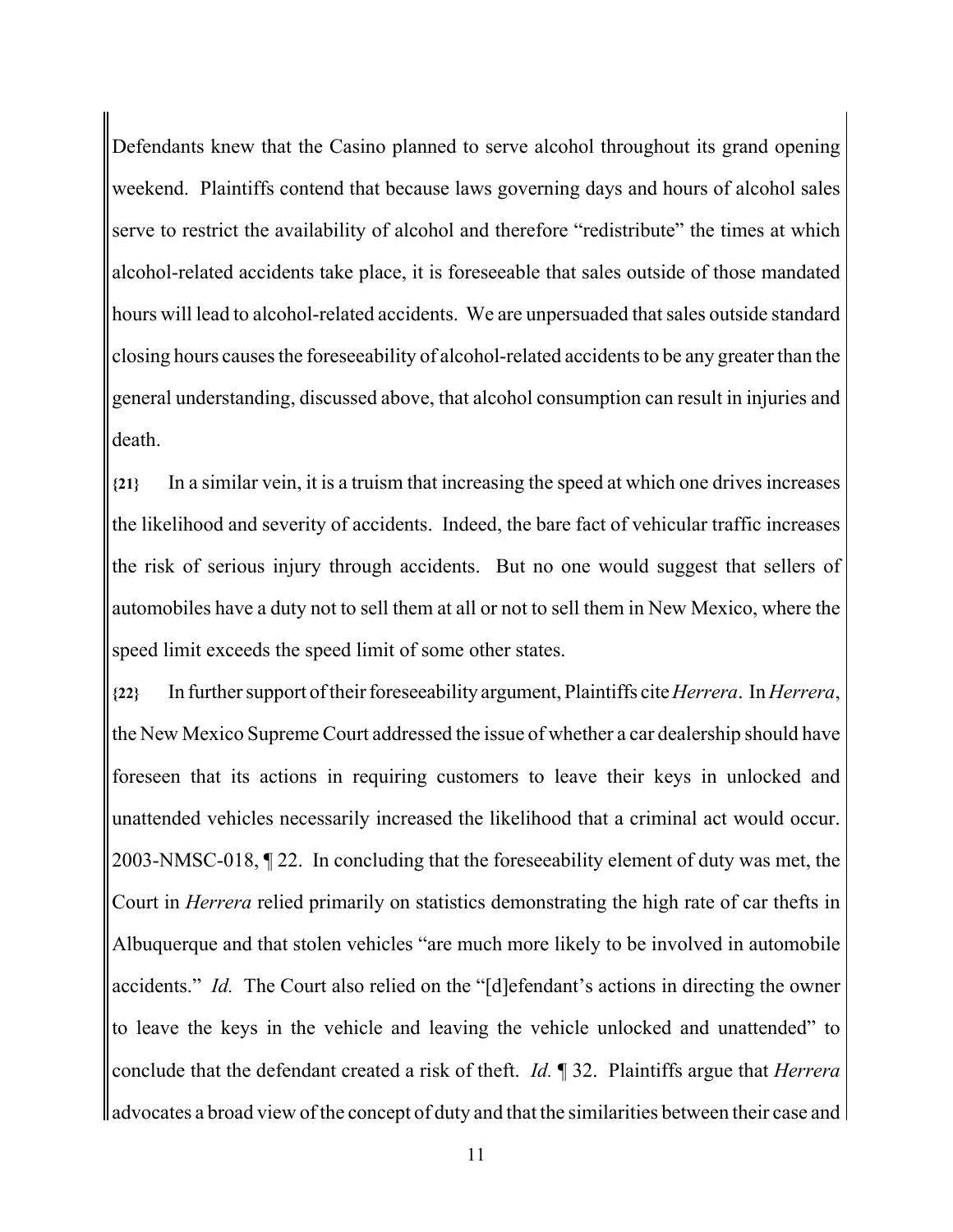*Herrera* necessarily mean that Defendants in the present case owe a duty of care to Plaintiffs. We believe that Plaintiffs have extended *Herrera* beyond its logical bounds.

**{23}** In the context of alcohol service and consumption, the Supreme Court has recognized that it is foreseeable that the service of alcohol to an intoxicated individual may result in alcohol-related injuries and deaths. *See Lopez v. Maez*, 98 N.M. 625, 632, 651 P.2d 1269, 1276 (1982) ("In light of the use of automobiles and the increasing frequency of accidents involving drunk drivers, we hold that the consequences of serving liquor to an intoxicated person whom the server knows or could have known is driving a car, is reasonably foreseeable." (footnote omitted)). In the present case, Plaintiffs appear to argue that this foreseeability extends to Defendants' sale of alcohol to the Casino. Plaintiffs have not, however, presented any facts that would connect Defendants' actions to the actual service of alcohol to intoxicated persons. Plaintiffs do not argue that Casino planned to serve alcohol to intoxicated individuals, nor do they assert that the Defendants had any reason to believe the Casino would serve alcohol in violation of applicable state and tribal laws. If Plaintiffs had alleged such facts, it would be easier to find foreseeability in the present case. *Cf. Herrera*, 2003-NMSC-018, ¶ 32 (holding that the absence of the factors of the defendant's directing the owner to leave the keys in the vehicle and then leaving the vehicle unlocked and unattended would so diminish the foreseeability of theft that plaintiff's claim would fail).

**{24}** While the wisdom of serving alcohol for twenty-four hours a day as part of a Memorial Day promotion may be debatable, an alcohol distributor's actions in selling alcohol to such an establishment does not make the foreseeability of a drunk driving accident anything more than mere speculation on the part of the distributor. We therefore conclude If that the foreseeability component of duty of care has not been met in this case. However,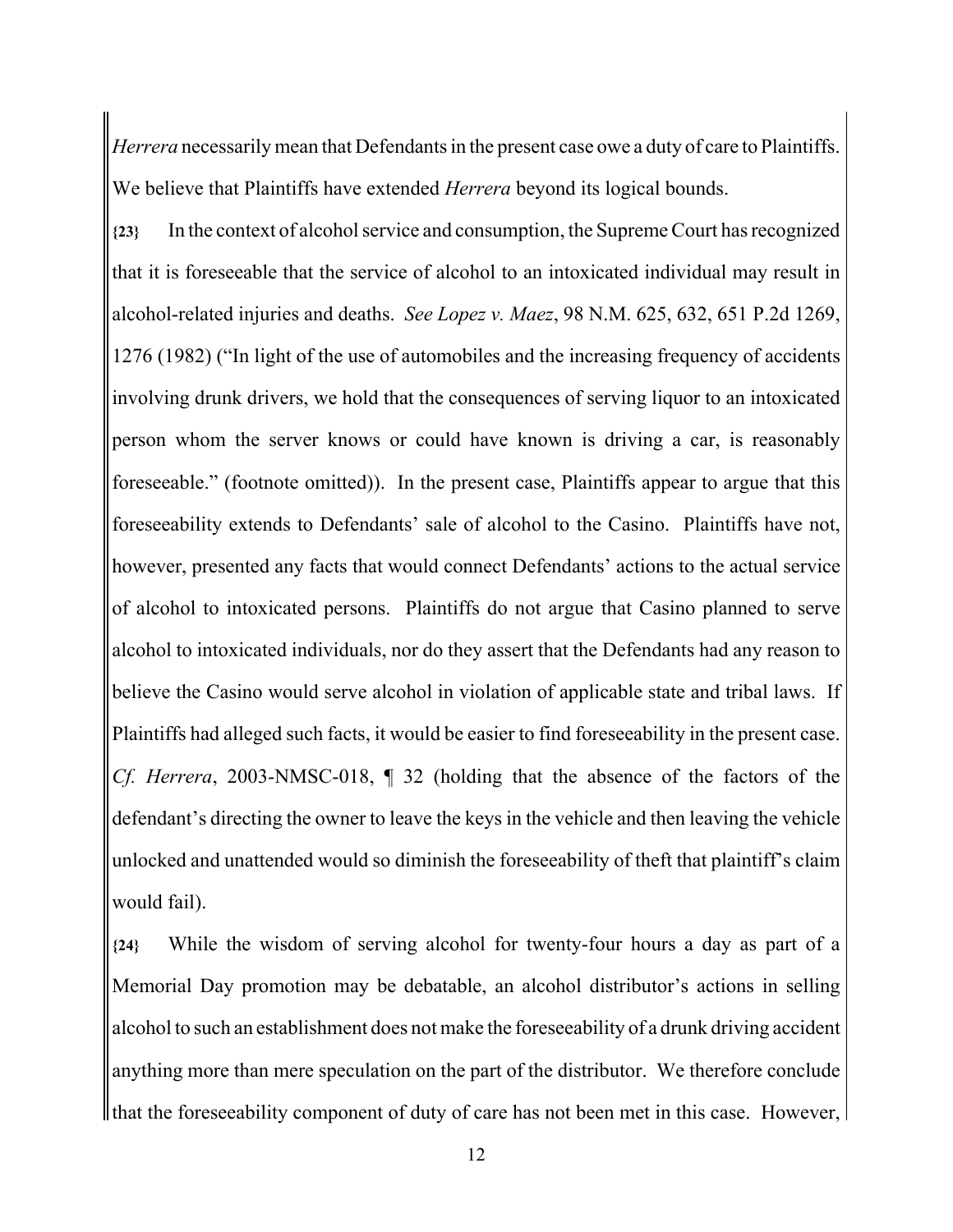although we have concluded that foreseeability is not met, we will also address the policy component of duty of care, because that actually presents a stronger case for our determination that Defendants do not owe Plaintiffs a duty. *See Lozoya v. Sanchez*, 2003- NMSC-009, ¶ 15, 133 N.M. 579, 66 P.3d 948 ("Our duty rule also asks whether any public policy factors preclude the court from imposing a duty of care toward a foreseeable plaintiff.").

### **b. Policy Considerations Do Not Support Imposing a Duty on Defendants**

**{25}** Even if foreseeability is met in a particular case, an examination of relevant policy is also required to determine whether imposing a duty is supported by law. *Herrera*, 2003- NMSC-018, ¶ 21. "For guidance on questions of policy, we look to general legal propositions we may infer from legal precedent within our own state and from other jurisdictions, and we look as well to any relevant statutes, learned articles, or other reliable indicators of 'community moral norms and policy views[.]'" *Davis v. Bd. of County Comm'rs*, 1999-NMCA-110, ¶ 14, 127 N.M. 785, 987 P.2d 1172 (quoting *Sanchez v. San Juan Concrete Co.*, 1997-NMCA-068, ¶ 12, 123 N.M. 537, 943 P.2d 571).

**{26}** Plaintiffs argue that policies within the Liquor Control Act and the adoption of comparative fault in New Mexico support imposing a duty in the present case. We address each argument in turn and conclude that relevant policy considerations counsel against finding a duty in the present matter.

**{27}** Plaintiffs claim that even if the Liquor Control Act is not applicable to the Casino, the policies contained within that Act are still applicable to Defendants and as such, Defendants owed a duty to Plaintiffs to abide by those policies. Plaintiffs argue that New Mexico has a strong policy against the service of alcohol to individuals who create exceptional dangers to the public. Plaintiffs point out that our legislature has created private causes of action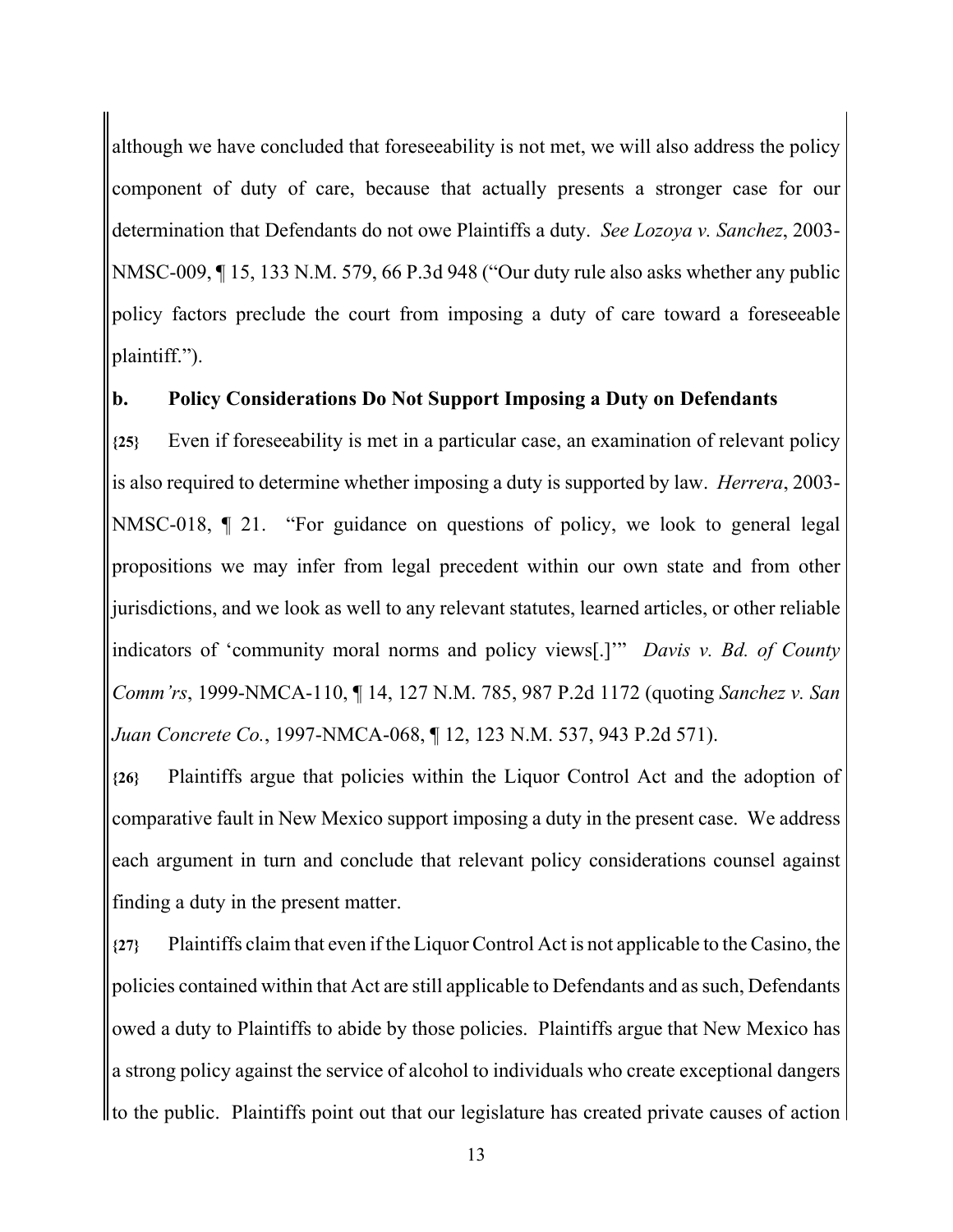relating to the sale of alcohol to minors and to individuals who are already intoxicated. *See* NMSA 1978, § 41-11-1 (1986). Plaintiffs also claim that the legislature's restriction on the hours and days that alcohol may be sold or served represents another attempt to combat the dangers of alcohol consumption. *See* § 60-7A-1. While we agree with Plaintiffs that restrictions on hours and days of alcohol sales may be another tool used by the legislature to control alcohol consumption, we are not persuaded that such a policy imposes a duty in the present case.

**{28}** As previously discussed, the restriction on hours and days of alcohol sales did not apply to the Casino in this case. Moreover, Defendants point out that the State could have applied these restrictions to Indian tribes if it had wanted to. In addition to explicitly exempting Indian tribes from the provisions of the Liquor Control Act, *see* § 60-3A-5(D), the State chose not to include hour or day restrictions within its gaming compact with the Tribe. *See* § 11-13-1. Notably, the gaming compact *does* require the Tribe to comply with state law regarding the training of alcohol servers and also prohibits the sale of alcohol to already intoxicated individuals. *See* § 11-13-1(4)(B)(15)(a). Had the State wanted to provide a uniform system throughout New Mexico of operating hours for establishments serving alcohol, as Plaintiffs argue, it could have included hours and days restrictions in its gaming compact with the Tribe. *Cf. State ex rel. Duran v. Anaya*, 102 N.M. 609, 611, 698 P.2d 882, 884 (1985) (concluding that if the legislature wanted to include notice and hearing requirements before removal of board members, it would have included such provisions in the statute); *City of Roswell v. Smith*, 2006-NMCA-040, ¶ 12, 139 N.M. 381, 133 P.3d 271 (stating that if the legislature wanted to regulate the representation of municipalities by attorneys, it could have included municipalities in the statute). The absence of such restrictions in the gaming compact suggests that the Tribe was free to make its own laws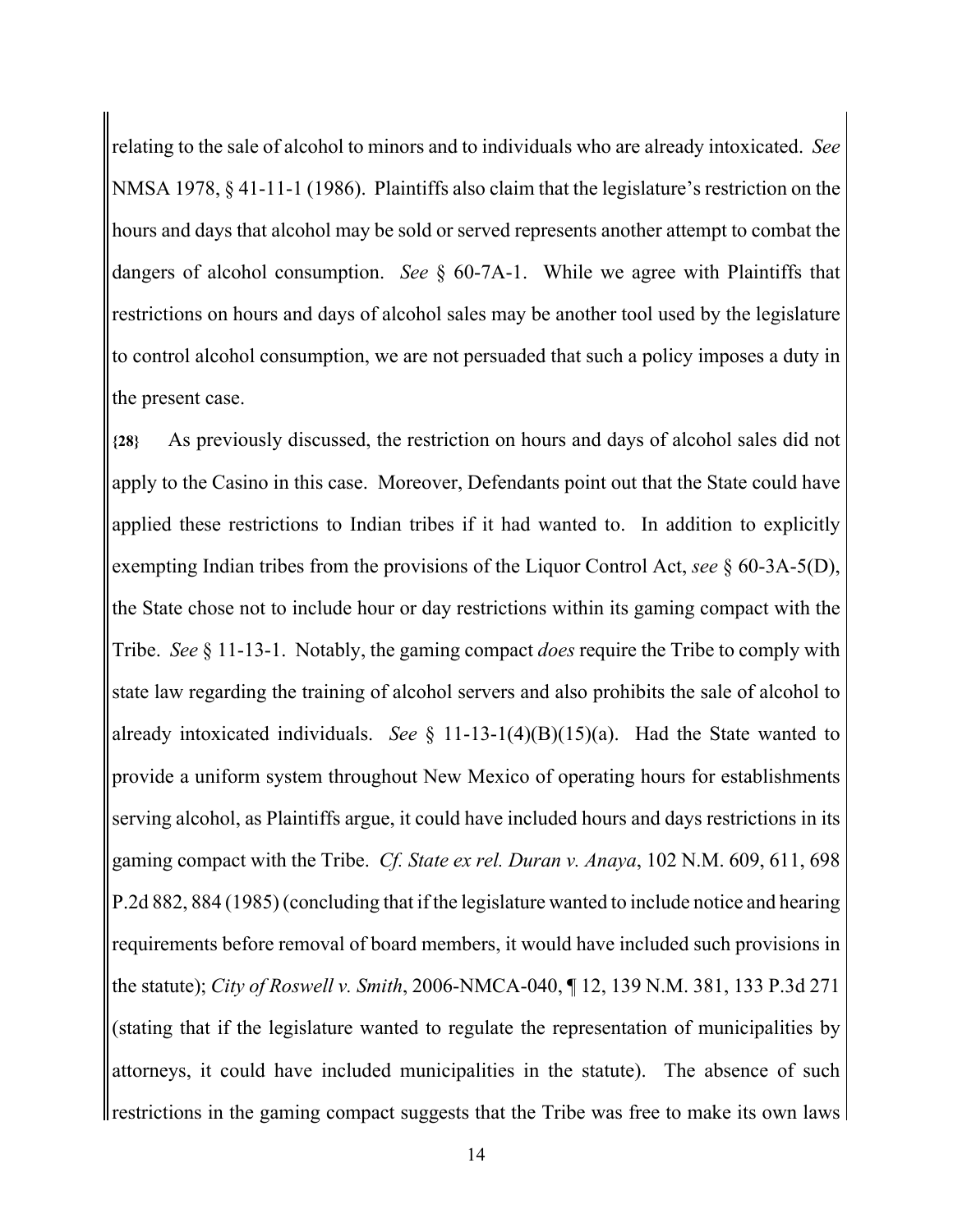regarding the sale of alcohol.

**{29}** Similarly, if the legislature had wanted Defendants to abide by statewide policies concerning the sale of alcohol, it could have certainly included such a requirement within the wholesaler's license. *See Anaya*, 102 N.M. at 611, 698 P.2d at 884; *Smith*, 2006-NMCA-040, ¶ 12. Rather, Defendants' licensing requirements contemplate the sale of alcohol to tribal establishments acting in conformity with their own tribal laws and ordinances. *See* § 60-6A-1(C). Under Section 60-6A-1(C),

[n]o wholesaler shall sell or offer for sale alcoholic beverages to any person other than the holder of a New Mexico wholesaler's, retailer's, dispenser's, canopy, restaurant or club license, a governmental licensee or its lessee or an enterprise owned, operated or licensed by an Indian nation, tribe or pueblo within the state in conformity with an ordinance duly adopted by the Indian nation, tribe or pueblo having jurisdiction over the situs of the transaction within the area of Indian country, certified by the secretary of the interior, published in the federal register, according to the laws of the United States.

Where, as here, there is no indication that the Casino was not acting in conformity with the Tribe's laws and ordinances, Defendants' sale of alcohol to the Casino was expressly permitted by the wholesaler's license. We do not think that Defendants are required to look beyond otherwise lawful sales of alcohol to establishments and determine the appropriateness of an establishment's own policies, particularly where there is no indication that the establishment is not acting in conformity with applicable laws and ordinances. Such a requirement would necessarily "impose unreasonable and uncertain duties" on wholesalers that we do not think the legislature intended. *See Gabaldon v. Erisa Mortgage Co.*, 1999-NMSC-039, ¶ 37, 128 N.M. 84, 990 P.2d 197 (internal quotation marks and citation omitted).

**{30}** Additionally, we observe that other jurisdictions considering the issue of distributor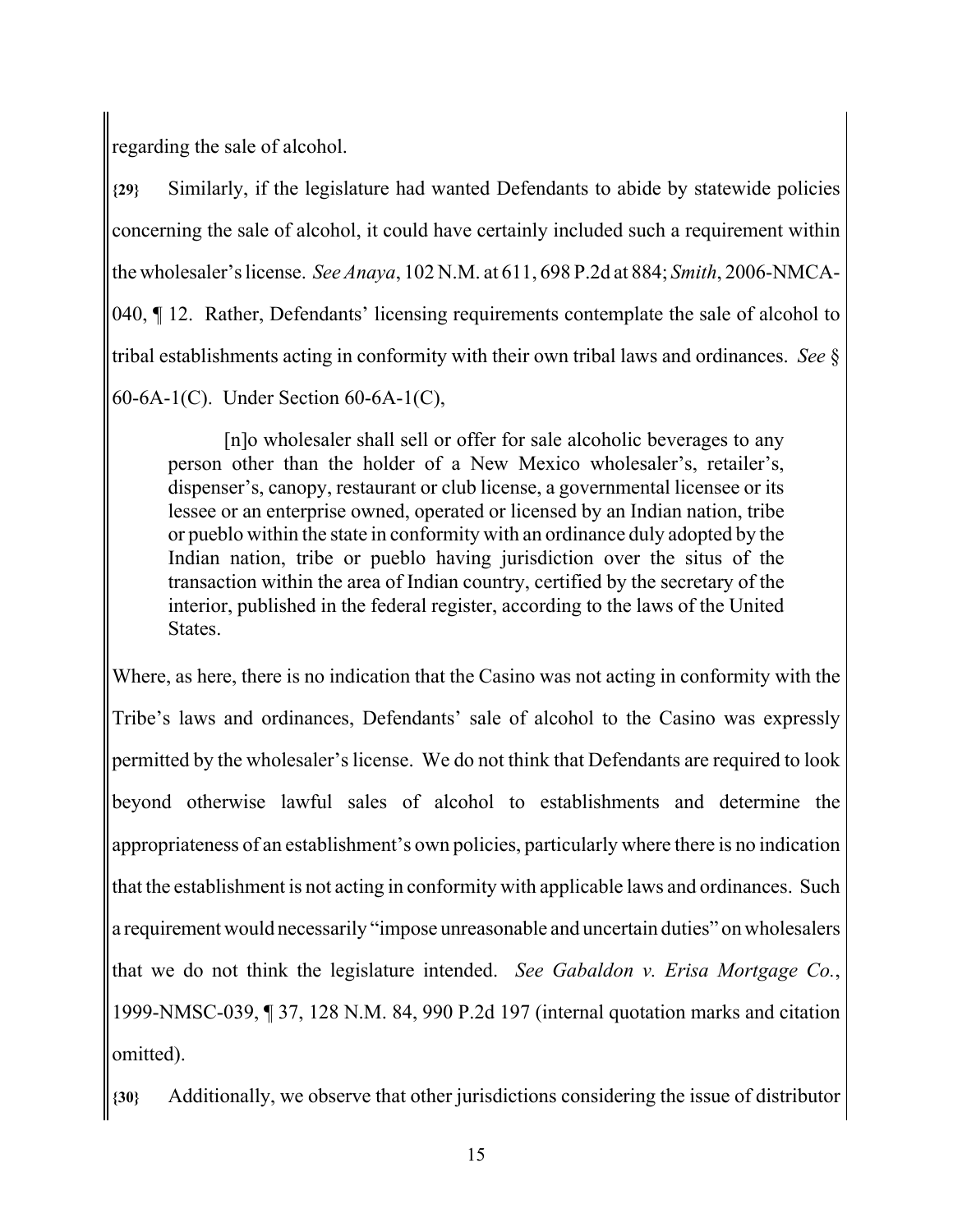liability for alcohol-related accidents have declined to find alcohol distributors liable where there is no evidence that the distributor had any control over the service of alcohol. *See Foster v. Purdue Univ. Chapter, the Beta Mu of Beta Theta Pi*, 567 N.E.2d 865, 869 (Ind. Ct. App. 1991) (holding no distributor liability where alcohol was legally purchased by fraternity members who were of the legal drinking age and distributor had no right to control the consumption of beer at party); *Fox v. Clare Rose Beverage, Inc.*, 692 N.Y.S.2d 658, 659- 60 (App. Div. 1999) (finding no liability where the distributor did not directly serve the alcohol to individuals at the party and had no opportunity to supervise the service of alcohol at the party or the consumption of alcohol by the partygoers); *Schmidt v. Centex Beverage, Inc.*, 825 S.W.2d 791, 793 (Tex. Ct. App. 1992) (declining to impose liability where "[d]istributors have neither a right to control the amount of alcohol served nor a statutory duty to do so"). *But see Peterson v. Jack Donelson Sales Co.*, 281 N.E.2d 753, 756 (Ill. App. Ct. 1972) (finding liability in case with "rather unique circumstances" in which the wholesaler, in delivering the beer in a van specially equipped for dispensing and service, essentially "provided a dram shop where the . . . decedent and others could become intoxicated").

**{31}** We find the reasoning in *Fox*, *Schmidt*, and *Foster* persuasive. We observe that our legislature has placed limitations on the ability of third parties to recover against those who provide alcoholic beverages to intoxicated persons. *Baxter v. Noce*, 107 N.M. 48, 51-52, 752 P.2d 240, 243-44 (1988); *Trujillo v. Trujillo*, 104 N.M. 379, 382-84, 721 P.2d 1310, 1313-15 (Ct. App. 1986); *Walker v. Key*, 101 N.M. 631, 636, 686 P.2d 973, 978 (Ct. App. 1984). Under New Mexico law, tort liability for the sale or service of alcohol is limited to those instances in which a Liquor Control Act licensee acts with gross negligence or reckless disregard in serving a person who is intoxicated. *See* § 41-11-1(A), -(B). Section 41-11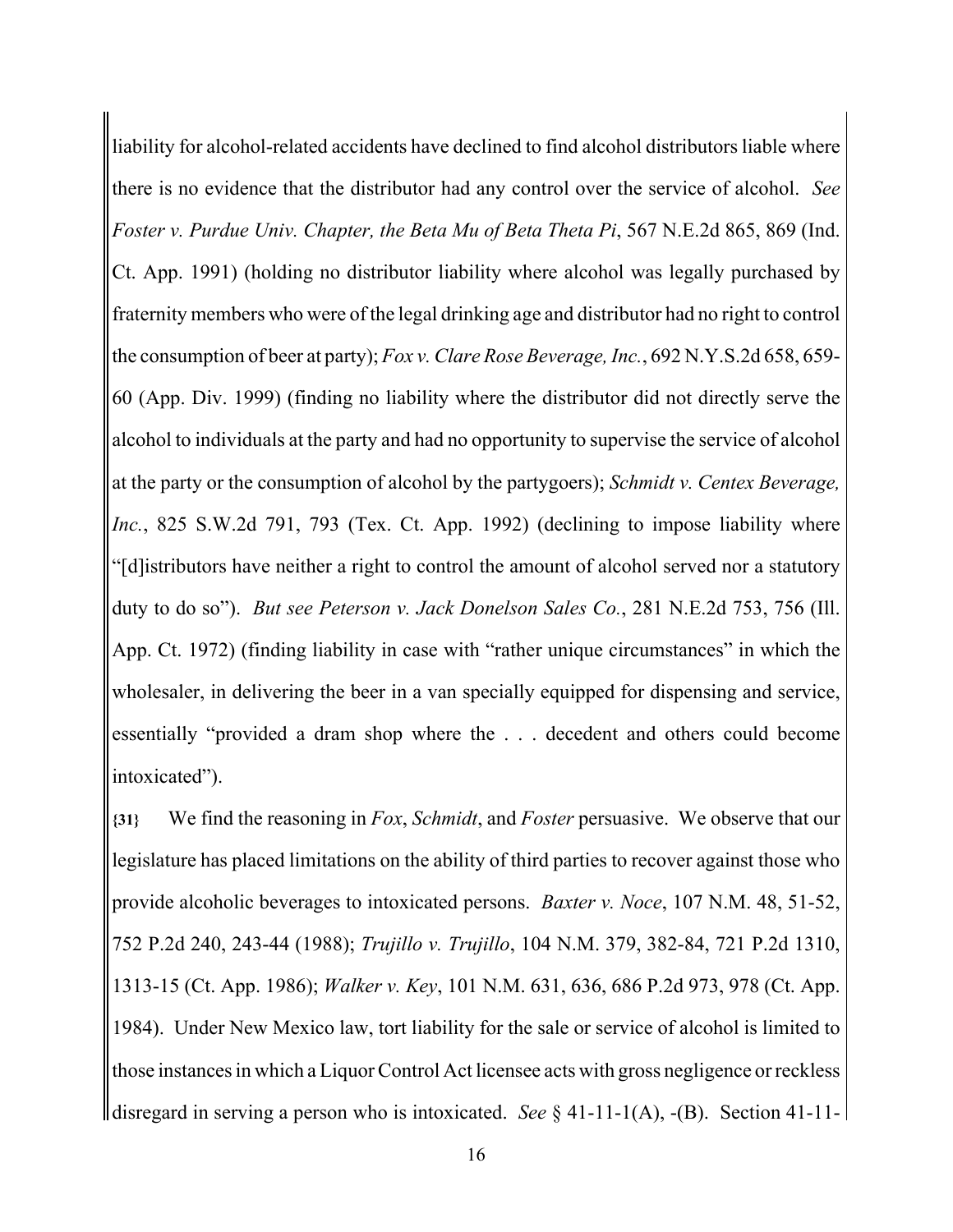1(H) further provides that "[n]o person may seek relief in a civil claim against a licensee . . . for injury or death . . . which was proximately caused by the sale, service or provision of alcoholic beverages except as provided in this section." This indicates that our legislature wanted to limit liability for alcohol-related injuries and deaths resulting from the sale or service of alcohol to those who actually exercised some degree of control over the service or consumption of alcohol. In the absence of any such control or supervision, we do not believe that public policy supports imposing a duty in the present case.

**{32}** As to Plaintiffs' argument that comparative fault supports imposing a duty in the present case, we find such an argument unpersuasive. We note that the concept of comparative fault does not create new duties, but rather, "only explains why it would not be *against* public policy to impose a duty under these circumstances." Quinn M. Bumgarner-Kirby, Note, *The Continuing Debate over Tort Duty in New Mexico: The Role of Foreseeability and Policy in* Herrera v. Quality Pontiac, 34 N.M. L. Rev. 433, 453 (2004); *see also Gabaldon*, 1999-NMSC-039, ¶ 27 ("[T]he mere lack of a prohibition does not constitute a mandate to create new duties or to apply old duties in new contexts." (internal quotation marks omitted)). Thus while the adoption of comparative fault in New Mexico means that it would not be against public policy to find a duty owed, it does not necessarily follow that the imposition of such a duty is supported by public policy. Where, as here, we conclude that public policy counsels against imposing a duty on behalf of a particular party, the concept of comparative fault is not helpful to our analysis.

# **CONCLUSION**

**{33}** We affirm the district court's dismissal of Plaintiffs' complaint under Rule 1-  $012(B)(6)$ .

**{34} IT IS SO ORDERED.**

17